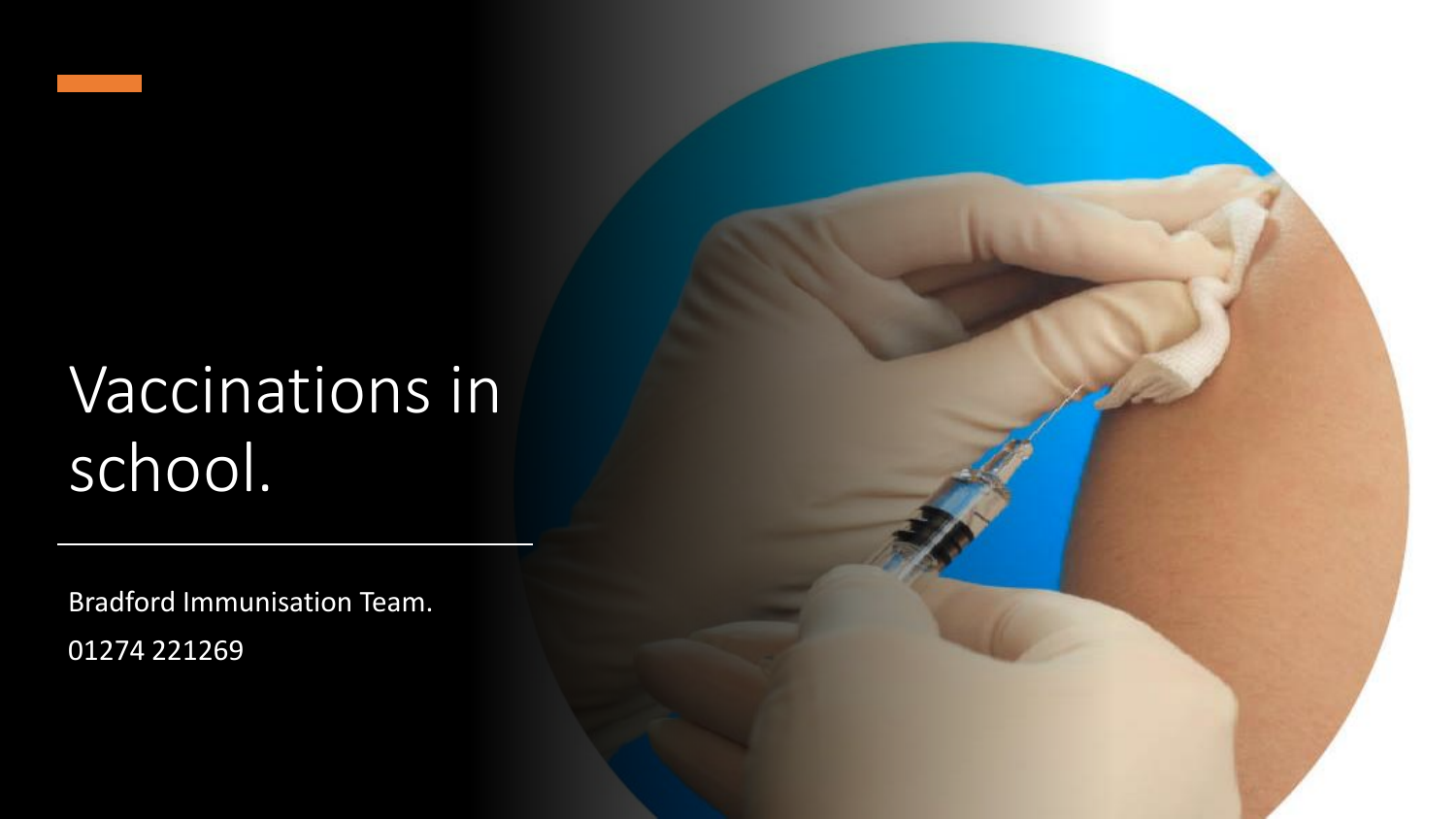# What is Human Papillomavirus (HPV)?

- HPV is very common and can be caught through any sexual contact with another person who has it.
- In most cases the HPV infection clears with no treatment but in some cases a person will be affected with a high risk HPV and will not be able to clear it which overtime can lead to cancer if not treated.
- Although HPV is passed through sexual contact it is best for girls and boys to get protected with the HPV vaccine before they come into contact with HPV (i.e. before they are sexually active).
- Research shows that if girls and boys are vaccinated against HPV at a younger age and before being exposed to HPV they will create more antibodies which will mean they are better protected.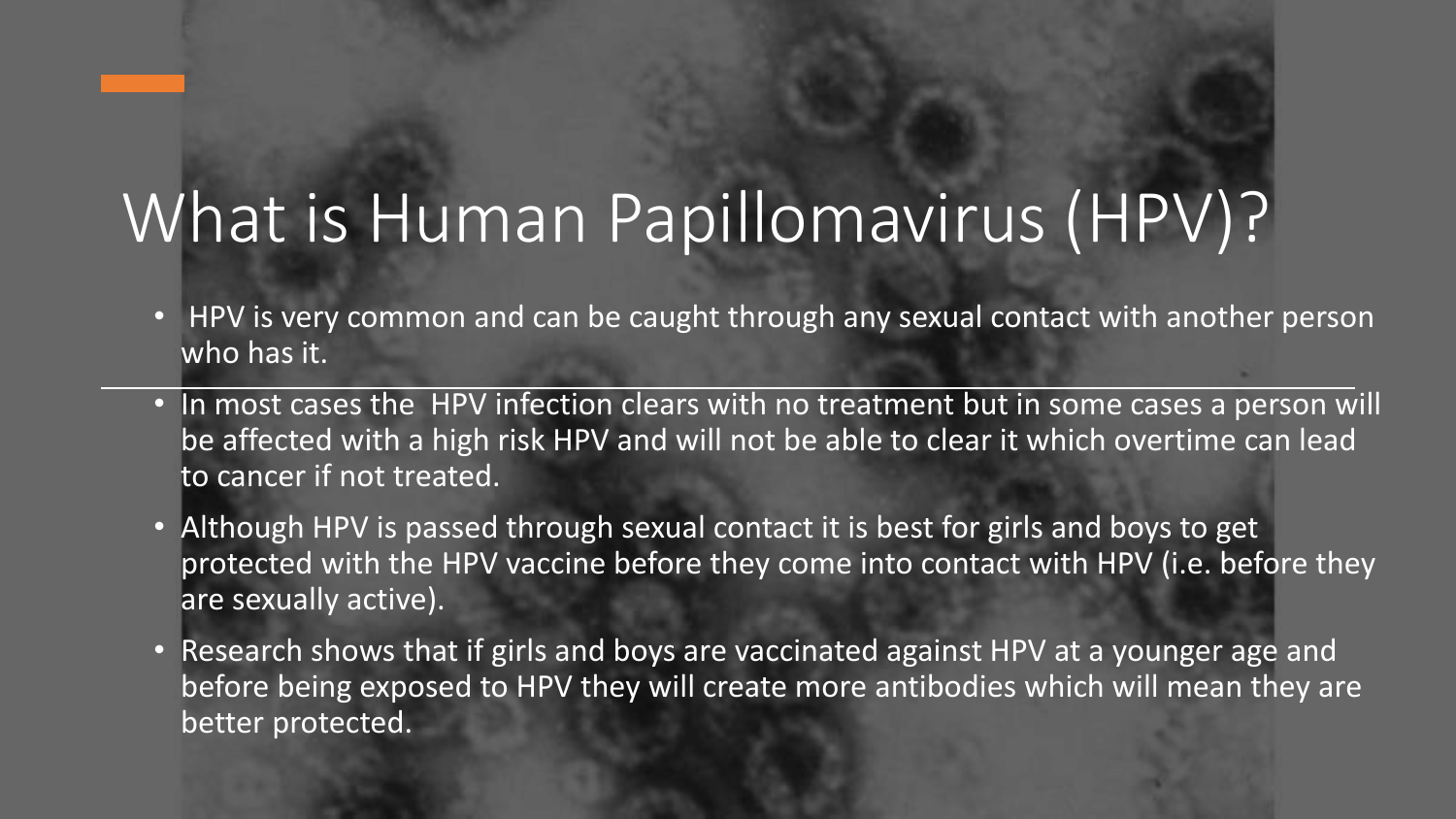### The HPV vaccine.

The HPV vaccine is offered to all children in year 8.

- It is to protect against cancers caused by HPV including, cervical cancer, some cancers of the mouth and throat and some cancers of anal and genital areas.
- It is a course of 2 injections given 6 months apart. You must get both doses for maximum protection.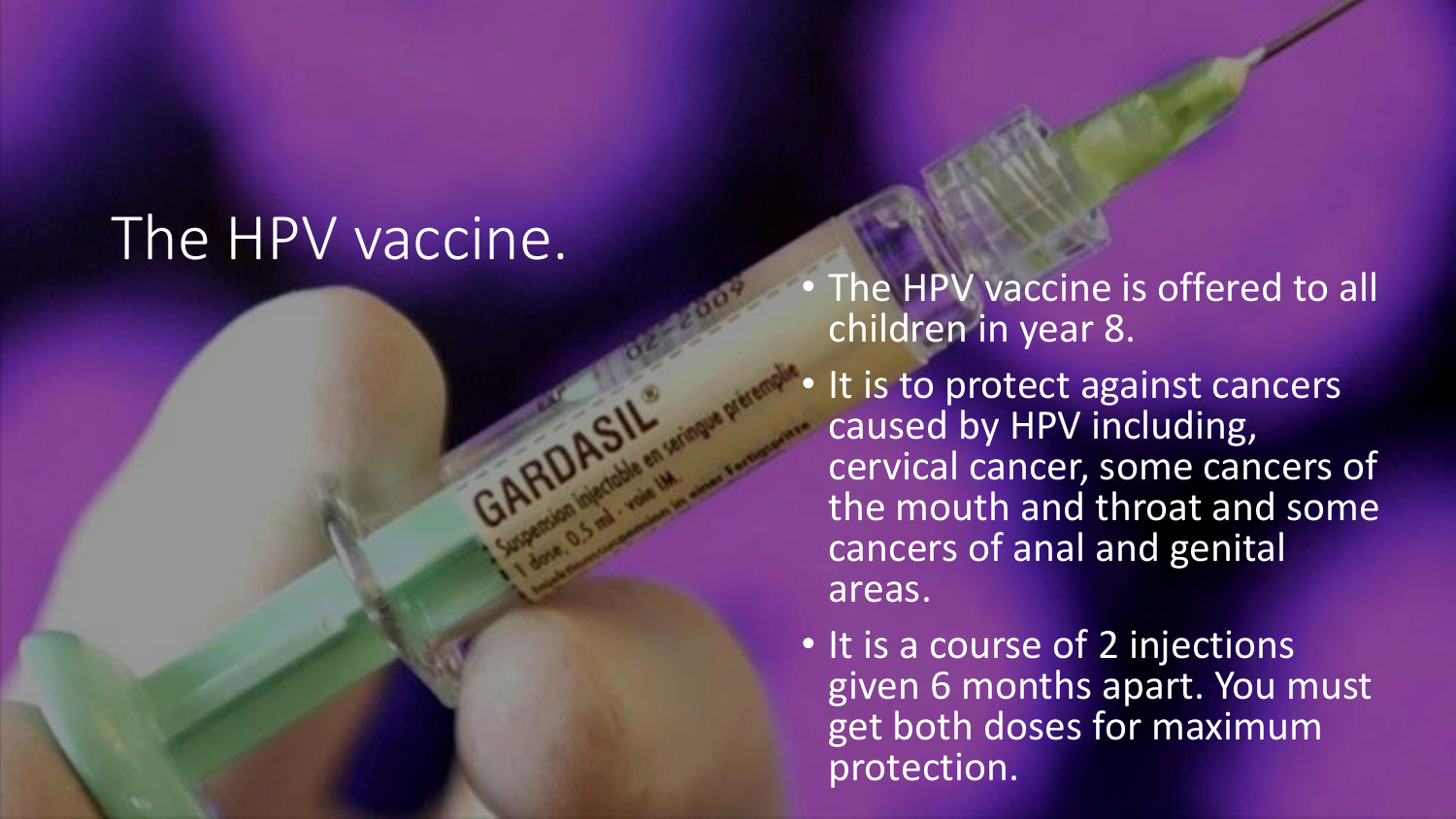# How effective is the HPV vaccine?

- The HPV vaccine was first introduced in 2008 for girls and 2019 for boys.
- It has proven to be very safe and effective.
- A 2021 UK study found a reduction of cervical cancer by almost 90% in women in their 20's in England, who were offered the vaccine 12- 13 years of age.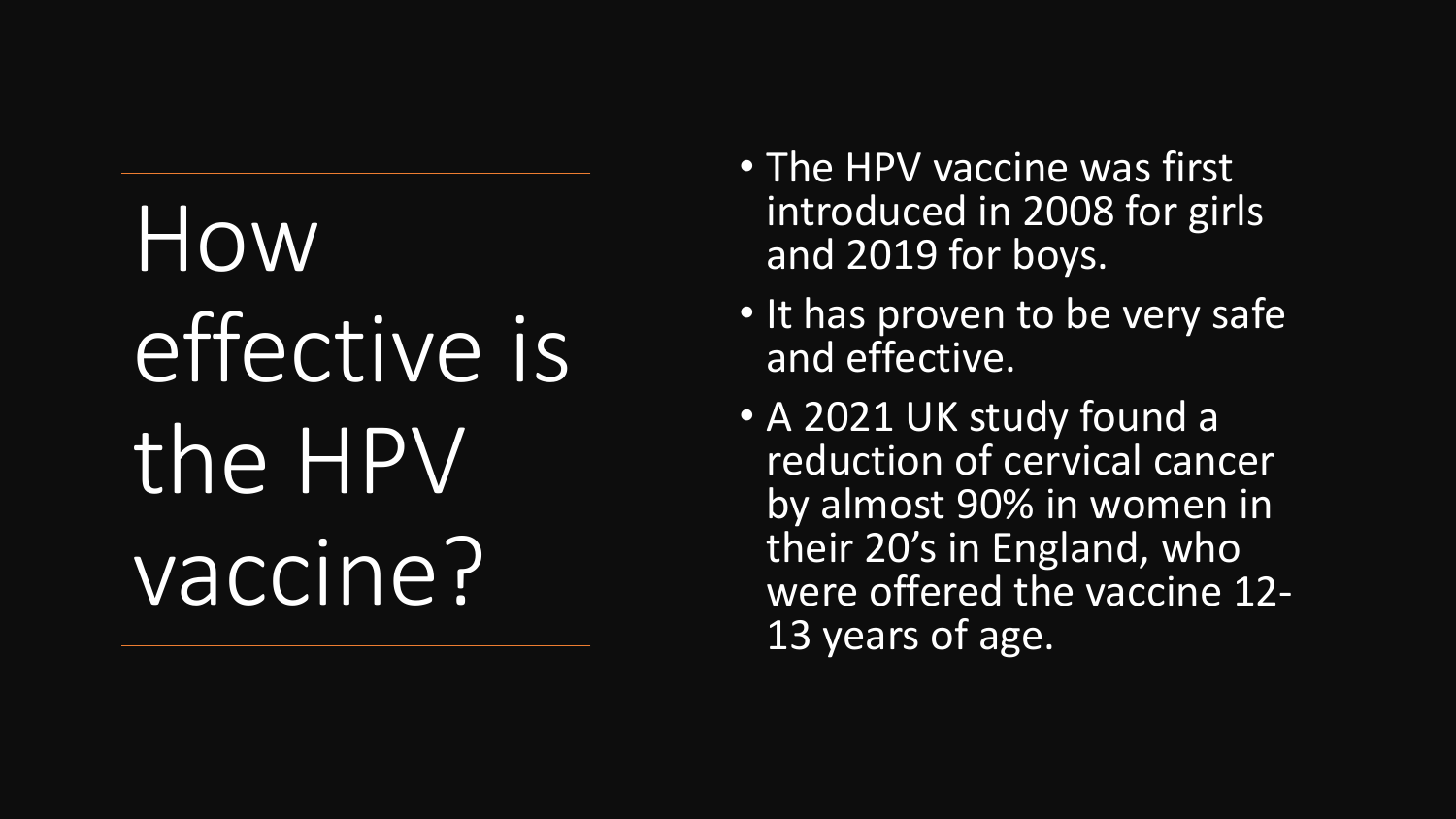## Year 9 – Teenage Boosters.

- In Year 9 your child will be offered 2 vaccinations.
- These are diphtheria, tetanus & polio and meningococcal ACWY.
- Both these vaccines are to complete the course of vaccines that your child has already had as a baby.
- It is vital for your child to complete the course to give them utmost protection against the diseases.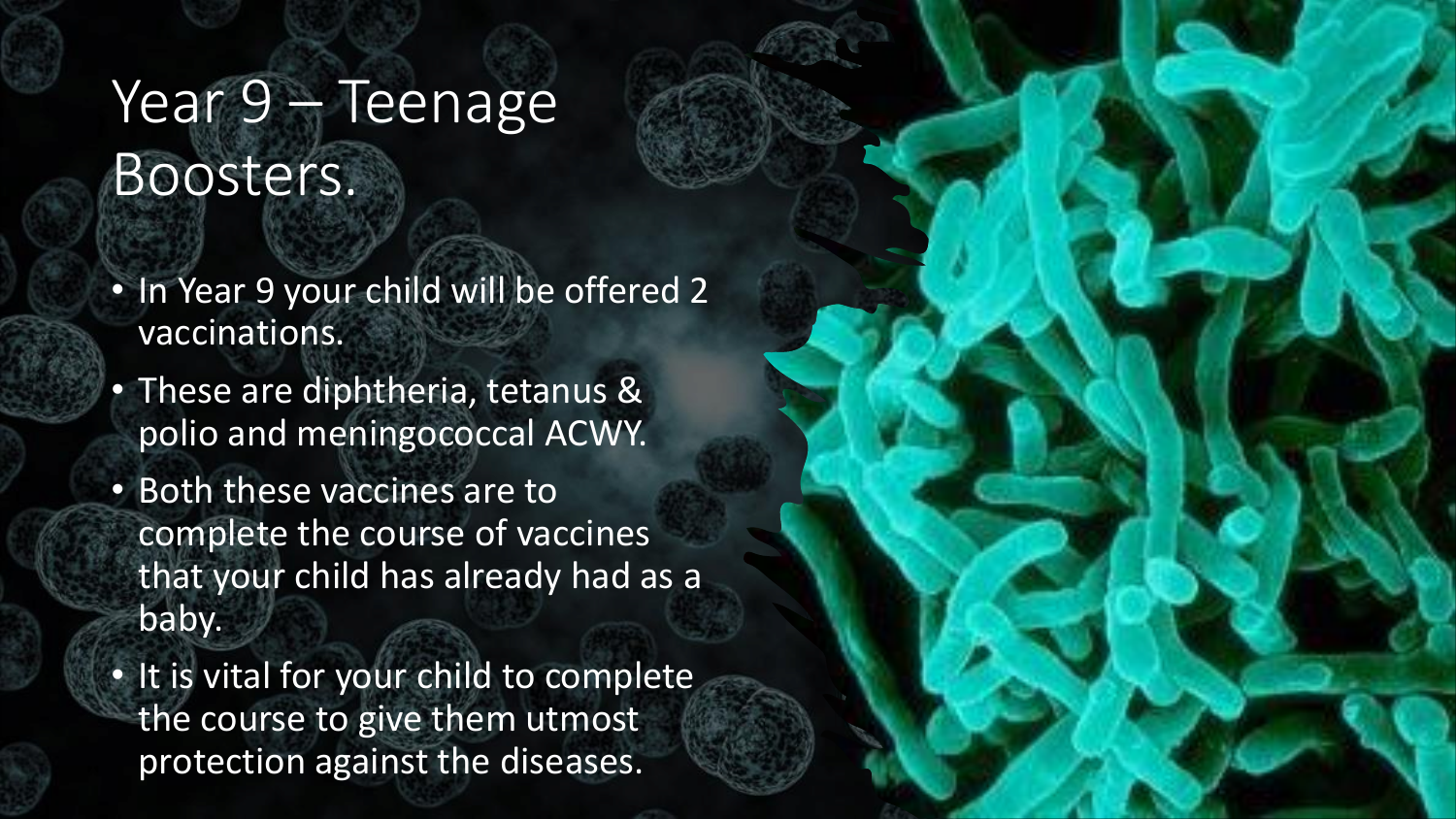- Diphtheria, tetanus & polio (DTP) is a vaccine that gives protection against the 3 diseases.
- Diphtheria is a highly contagious infection that affects the nose and throat, and sometimes the skin.
- Tetanus is a serious but rare condition caused by bacteria getting into a wound.
- The polio virus causes temporary or permanent paralysis, which can be life threatening. Cases of polio in the UK fell dramatically when routine vaccination was introduced in the mid-1950s.

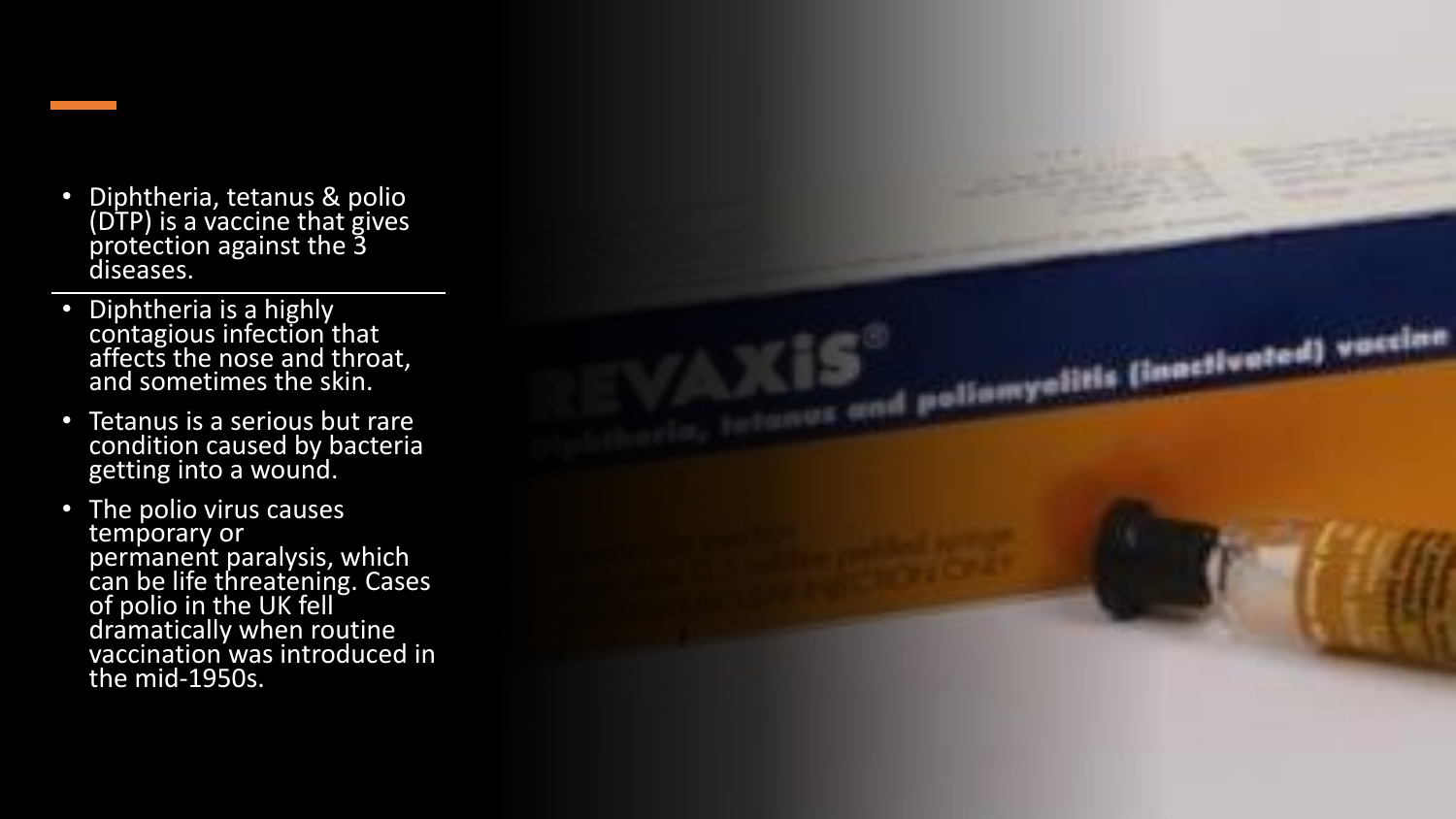

- Meningitis is a swelling inflammation of the thin membranes that cover the brain and spinal cord. It can be life threatening if contracted.
- The MenACWY vaccine is given by a single injection into the upper arm and protects against 4 strains of the meningococcal bacteria – A, C, W and  $Y$  – which cause meningitis and blood poisoning (septicemia).

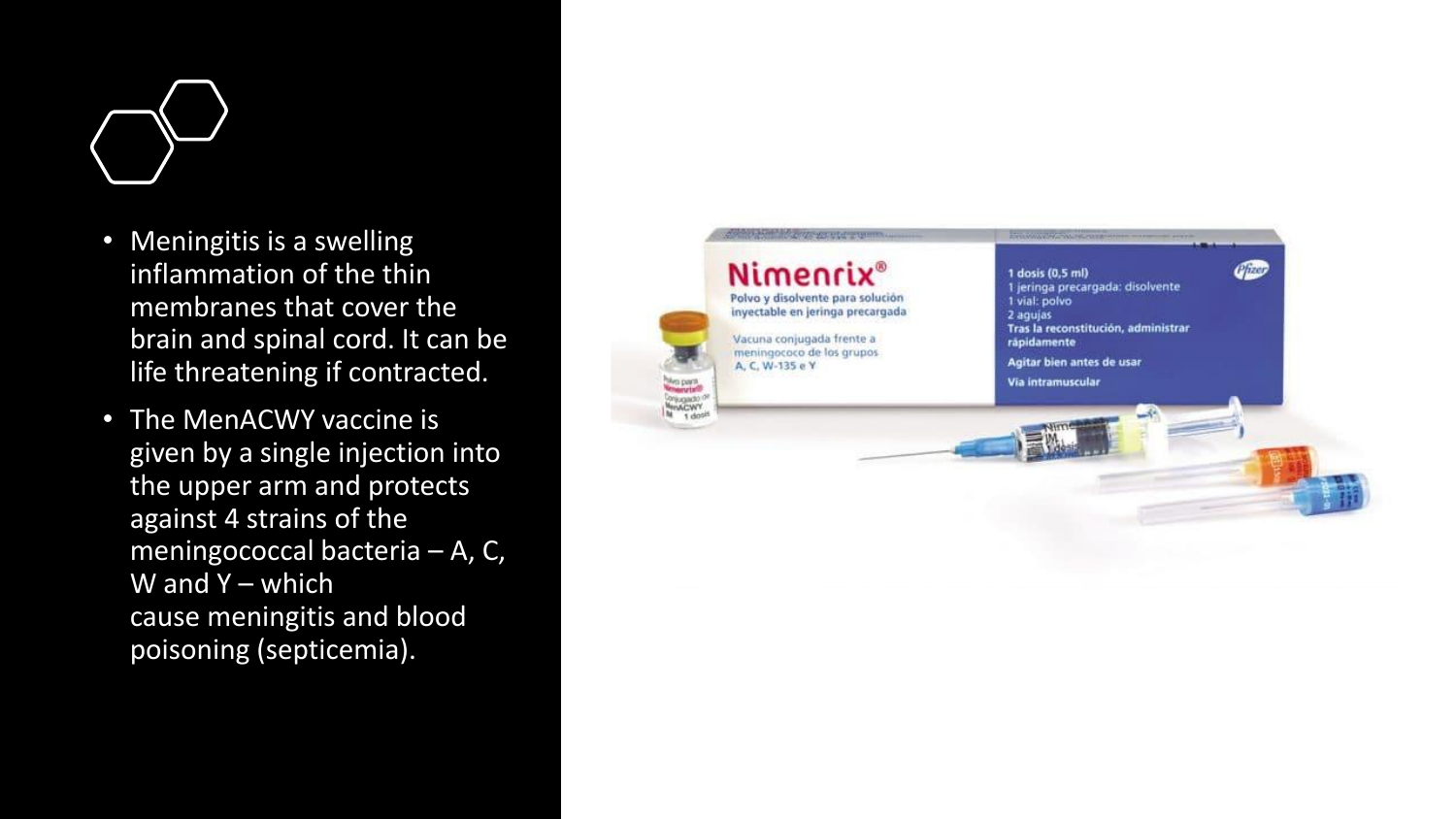## Measles, Mumps & Rubella (MMR)

- Measles is a very infectious viral illness that is spread by coughs and sneezes. Complications can include chest and ear infections, fits, diarrhoea, encephalitis (infection of the brain) and brain damage.
- Mumps is spread in a similar way to measles. Mumps can be very painful and can include inflammation of the ovaries or testicles, and in rarer cases, the pancreas. Mumps can also cause viral meningitis and encephalitis (infection of the brain).
- Rubella is a viral illness, that is now rare in the UK thanks to the success of the MMR vaccine. For most people, it is usually a mild condition that gets better in 7 to 10 days without treatment. However, if pregnant women develop rubella it can be very serious for their unborn baby.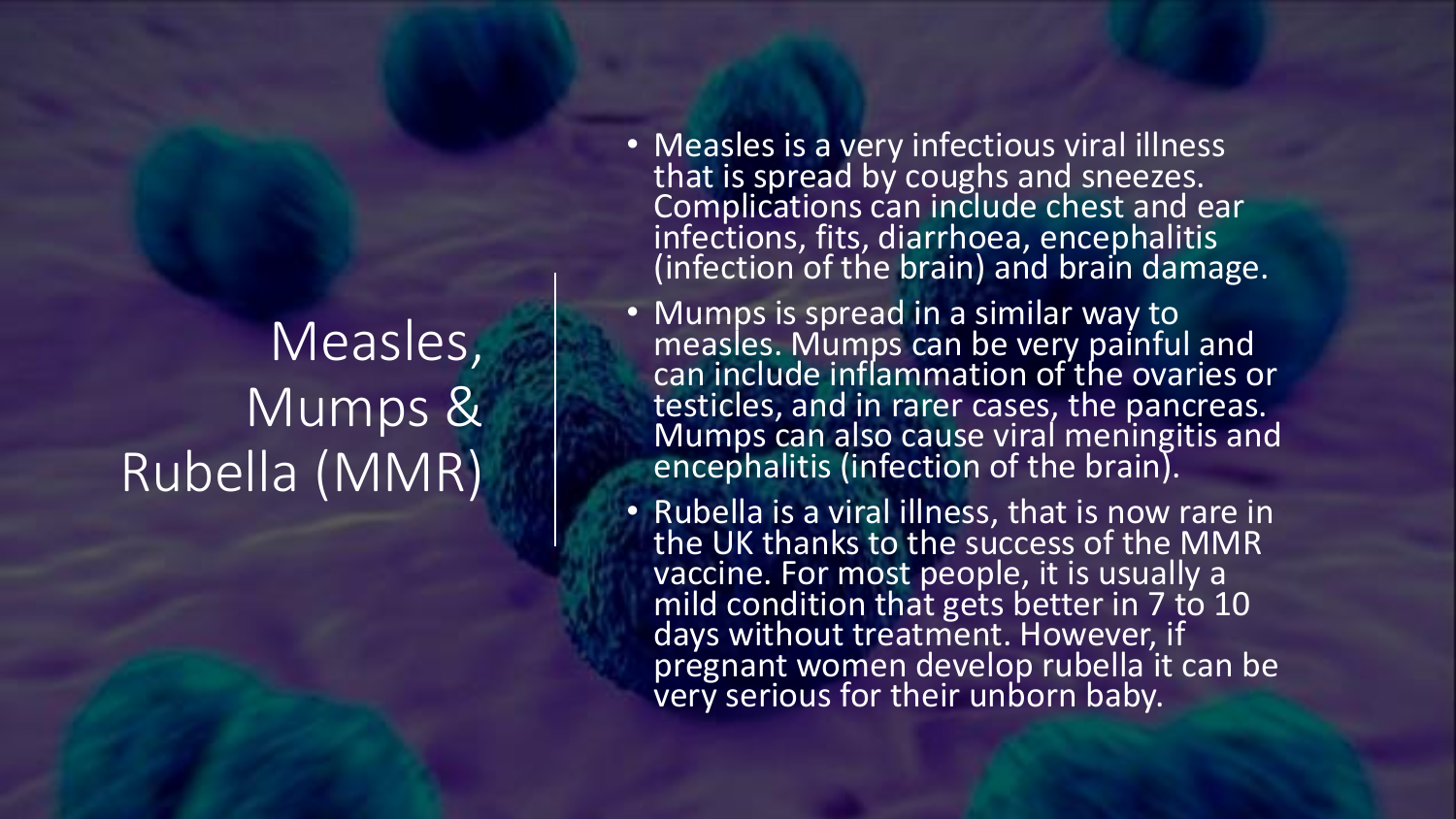#### MMR Vaccine

- The MMR vaccine is a safe and effective combined vaccine. It protects against 3 serious illnesses.
- These highly infectious conditions can easily spread between unvaccinated people.
- The MMR vaccine is routinely given during childhood at the age of 12 months and 3 years and 4 months.
- 2 doses of the MMR vaccine provide the best protection against measles, mumps and rubella.
- If for any reason your child has not had both doses, we can give these in school.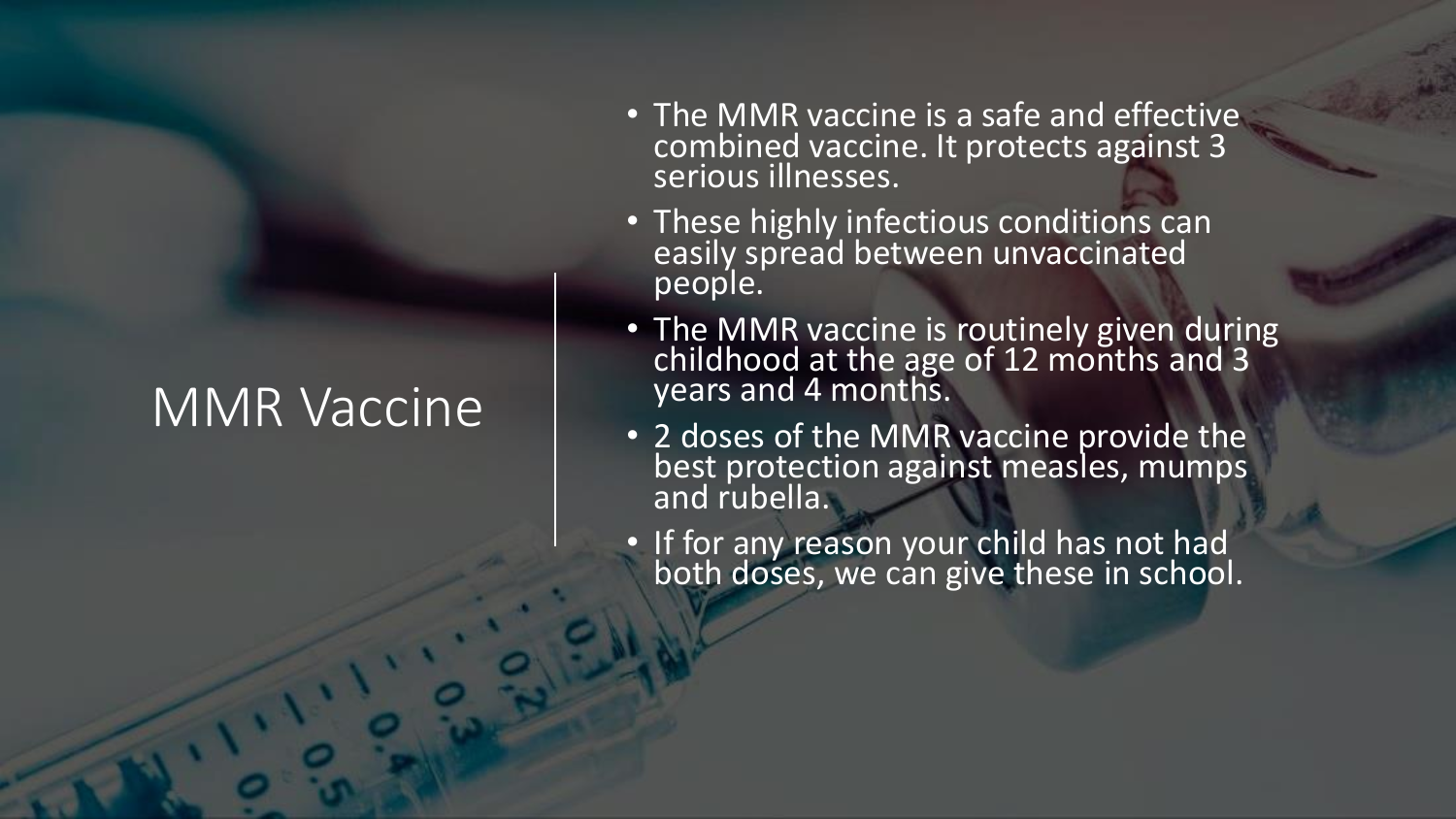# Giving Consent

- Your child will bring home a consent form.
- Please complete it accurately and send it back to school.
- If, for any reason you do not  $r$ eturn the form you can call us on 01274 221269 and give verbal consent.

|                                                                                                                                                                                                                                                                                                                    | <b>Bradford District Care</b>                                | <b>NHS Foundation Trust</b>     |            |
|--------------------------------------------------------------------------------------------------------------------------------------------------------------------------------------------------------------------------------------------------------------------------------------------------------------------|--------------------------------------------------------------|---------------------------------|------------|
| <b>Immunisation Consent Form -</b><br>Diphtheria, Tetanus & Polio (DTP) and<br><b>Meningococcal ACWY (MEN ACWY)</b>                                                                                                                                                                                                | <b>OFFICE USE ONLY, NHS Number:</b>                          |                                 |            |
| Full name of child:                                                                                                                                                                                                                                                                                                | Date of birth:                                               |                                 | Sex: M / F |
| School:                                                                                                                                                                                                                                                                                                            | Home address:                                                |                                 |            |
|                                                                                                                                                                                                                                                                                                                    | Daytime contact telephone for parent/guardian:               |                                 |            |
| PLEASE COMPLETE THIS IMPORTANT INFORMATION                                                                                                                                                                                                                                                                         |                                                              | <b>YES</b>                      | <b>NO</b>  |
| Does your child have any bleeding disorders or medical conditions which may affect<br>them having this vaccine? Please provide details:                                                                                                                                                                            |                                                              |                                 |            |
| Has your child suffered any reactions to any previous vaccinations? Please provide details:                                                                                                                                                                                                                        |                                                              |                                 |            |
| If you change your mind after submitting this consent form or have any further queries,<br>please contact the Immunisation Team on 01274 221269                                                                                                                                                                    |                                                              |                                 |            |
| Consent for DTP & MEN ACWY : I have read and understand the information about these vaccines.                                                                                                                                                                                                                      | NOTE: PLEASE RETURN THIS FORM EVEN IF YOU DO NOT CONSENT     |                                 |            |
| Yes - I do want my child to receive<br>these vaccinations                                                                                                                                                                                                                                                          | No - I do not want my child to receive<br>these vaccinations |                                 |            |
| <b>Signature of</b>                                                                                                                                                                                                                                                                                                | <b>Signature of</b><br>Parent/Guardian                       |                                 |            |
| Parent/Guardian<br>Print name of<br>Parent/Guardian                                                                                                                                                                                                                                                                | Print name of<br>Parent/Guardian                             |                                 |            |
| Date                                                                                                                                                                                                                                                                                                               | <b>Date</b>                                                  |                                 |            |
| If you have any compliments, concerns or complaints, please let us know. We learn from all the comments<br>we receive and use them to improve our service. If you have a concern, please contact Patient Advice and<br>Complaints on 01274 251440 or email advice.complaints@bdct.nhs.uk<br><b>OFFICE USE ONLY</b> |                                                              |                                 |            |
| <b>Given by (Name)</b><br>Date vaccine administered                                                                                                                                                                                                                                                                | Signature                                                    | Location of session             |            |
| <b>Batch Number/Expiry Date</b><br>Dip/Tet/Pol<br>Left Arm                                                                                                                                                                                                                                                         | <b>Men ACWY</b><br>Left Arm                                  | <b>Batch Number/Expiry Date</b> |            |

| munisation Consent Form -<br>man Papillomavirus (HPV)                                                                                                                                                                                                                                                                                                                                                                                                                                                                                                                            |                                                                 | <b>Bradford District Care NHS</b><br><b>NHS Foundation Trust</b> |  |  |
|----------------------------------------------------------------------------------------------------------------------------------------------------------------------------------------------------------------------------------------------------------------------------------------------------------------------------------------------------------------------------------------------------------------------------------------------------------------------------------------------------------------------------------------------------------------------------------|-----------------------------------------------------------------|------------------------------------------------------------------|--|--|
| nunisation Team - 01274 221203                                                                                                                                                                                                                                                                                                                                                                                                                                                                                                                                                   | <b>NHS NUMBER:</b>                                              | OFFICE USE ONLY.                                                 |  |  |
| ire offering your child the HPV vaccination - on the reverse is a letter with further information                                                                                                                                                                                                                                                                                                                                                                                                                                                                                | Please complete this form and return it to school within 7 days |                                                                  |  |  |
| name of child:                                                                                                                                                                                                                                                                                                                                                                                                                                                                                                                                                                   | Date of birth:                                                  | Sex<br>M/F                                                       |  |  |
| :loc                                                                                                                                                                                                                                                                                                                                                                                                                                                                                                                                                                             | Home address:                                                   |                                                                  |  |  |
| d's Tutor Group:                                                                                                                                                                                                                                                                                                                                                                                                                                                                                                                                                                 |                                                                 | Daytime contact telephone for parent/quardian:                   |  |  |
|                                                                                                                                                                                                                                                                                                                                                                                                                                                                                                                                                                                  |                                                                 |                                                                  |  |  |
| If you have any queries or concerns, please contact the Immunisation team on 01274 221203                                                                                                                                                                                                                                                                                                                                                                                                                                                                                        |                                                                 |                                                                  |  |  |
|                                                                                                                                                                                                                                                                                                                                                                                                                                                                                                                                                                                  | NOTE: PLEASE RETURN THIS FORM EVEN IF YOU DO NOT CONSENT        |                                                                  |  |  |
|                                                                                                                                                                                                                                                                                                                                                                                                                                                                                                                                                                                  | NO-I do not consent<br>Signature of<br>Parent/Guardian          |                                                                  |  |  |
|                                                                                                                                                                                                                                                                                                                                                                                                                                                                                                                                                                                  | Date                                                            |                                                                  |  |  |
|                                                                                                                                                                                                                                                                                                                                                                                                                                                                                                                                                                                  |                                                                 |                                                                  |  |  |
| se provide below details of any health or medical conditions your child may have, that we should be<br>re of:<br>isent for both doses of HPV Vaccination: I have read and understand the information about this vaccine.<br>YES - I do consent<br>ature of<br>nt/Guardian<br>have any compliments, concerns or complaints, please let us know. We learn from all the comments<br>ceive and use them to improve our service. If you have a concern, please contact Patient Advice &<br>laints. Call on 01274 251440 or email advice.complaints@bdct.nhs.uk<br><b>BAL CONSENT:</b> | <b>OFFICE USE ONLY</b>                                          |                                                                  |  |  |

Given by<br>(Please Sign)

 $Im$ Hu

We Ful

Chi

Sign<br>Pare Dat

we re

VER  $Na$ Dat

 $2nd$ 

Nurse taking consen Date vaccine

Site (Please circle)

Left Arm / Right Arm

Left Arm / Right Arm

**Batch Number** 

**Expiry Date** 

| Date vaccine administered                   | Given by (Name)                 | Signature                                       | Location of session             |
|---------------------------------------------|---------------------------------|-------------------------------------------------|---------------------------------|
| Dip/Tet/Pol<br>Left Arm<br><b>Right Arm</b> | <b>Batch Number/Expiry Date</b> | <b>Men ACWY</b><br>Left Arm<br><b>Right Arm</b> | <b>Batch Number/Expiry Date</b> |